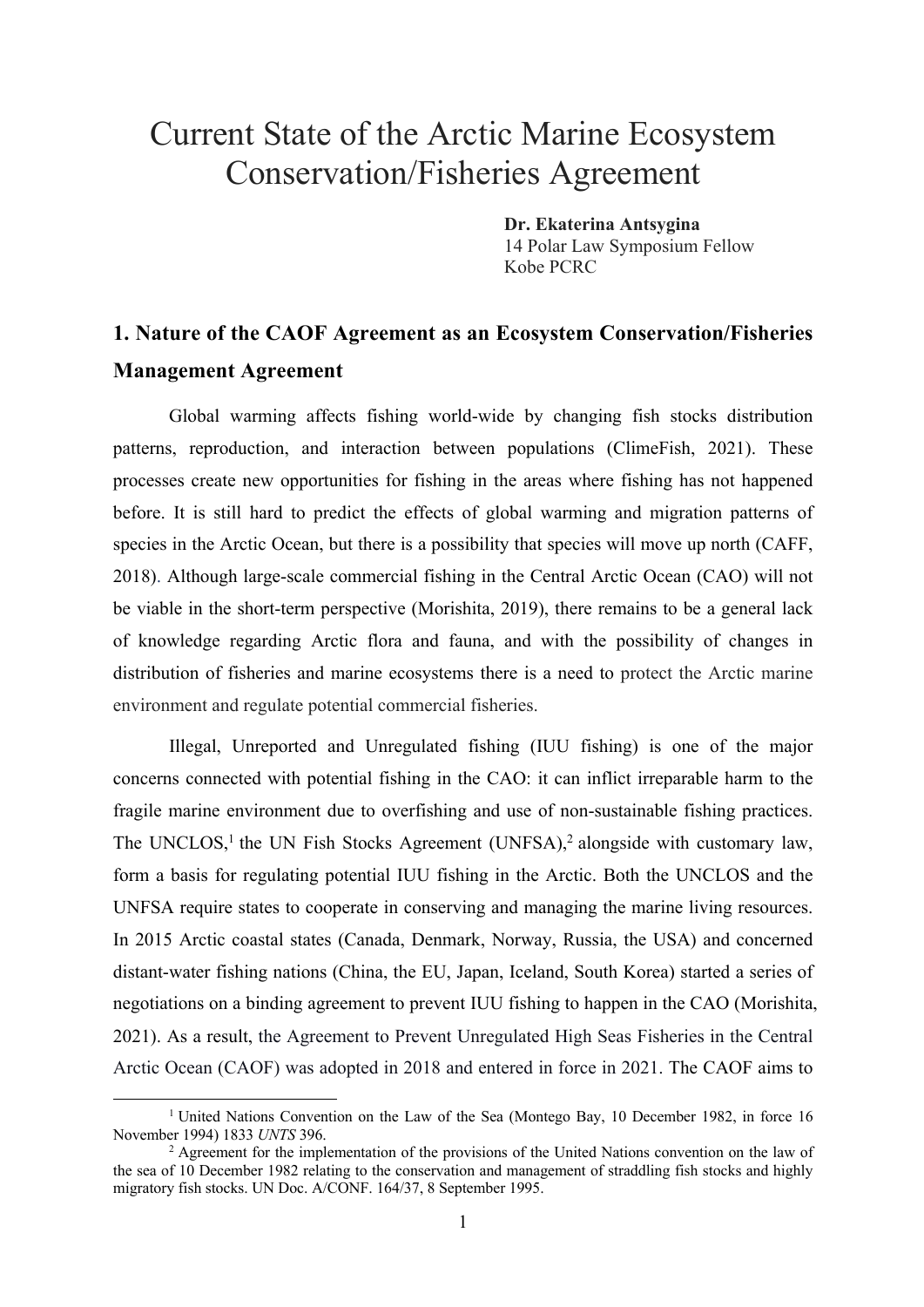prevent IUU fishing to happen before illegal fisheries exist in the CAO (Morishita, 2021). This is unique to the CAOF as compared to other fisheries agreements that are adopted in a reactive manner, after a problem with IUU fishing emerges (Morishita, 2021). The CAOF Agreement fulfils the obligation of states to cooperate in conserving and managing the marine living resources and obligation to protect the marine environment and biodiversity under general environmental instruments. It also fills in the regulatory gap in the governance framework on the conservation and preservation of Arctic ecosystems.

#### **1.1 Scope of the CAOF Agreement**

The objective of the CAOF is to prevent unregulated fishing in the high seas portion of the CAO through the application of the precautionary conservation and management measures as part of a long-term strategy to safeguard healthy marine ecosystems and to ensure the conservation and sustainable use of fish stocks (Article 2 of CAOF). The CAOF applies only to high seas in the Arctic Ocean and only to unregulated fishing, not the commercial fishing as such (Schatz, Proelss, Liu, 2018). The CAOF will apply for the initial period of sixteen years and can remain in force for successive five years unless any Party objects. The CAOF bans commercial fishing so the ten Parties can gain science-based knowledge on the Arctic ecosystems and sustainability of potential fishing activities (Arctic Council, 2020).

#### **1.2 The Ecosystem-Oriented Character of the CAOF**

The CAOF is a first step in filling in a regulatory gap in the existing ocean governance framework on the conservation and preservation of Arctic ecosystems. Whereas it remains to be seen whether the CAOF will become a truly ecosystem conservation instrument or will come down to fisheries management mostly, it has all the prerequisites to play a major role in the protection and preservation of the Arctic marine environment. The precautionary approach implemented in the CAOF reflects a shared interests among Arctic and non-Arctic actors in ensuring environmental protection in the Arctic (Vylegzhanin, Young, Berkman, 2020).

The preamble of the CAOF recognizes the crucial role of healthy and sustainable marine ecosystems and fisheries, and Article 2 confirms that the ultimate objective is to safeguard healthy marine ecosystems and to ensure the conservation and sustainable use of fish stocks. In order to protect Arctic ecosystems, the Parties may establish interim conservation and management measures, conduct scientific research under the framework of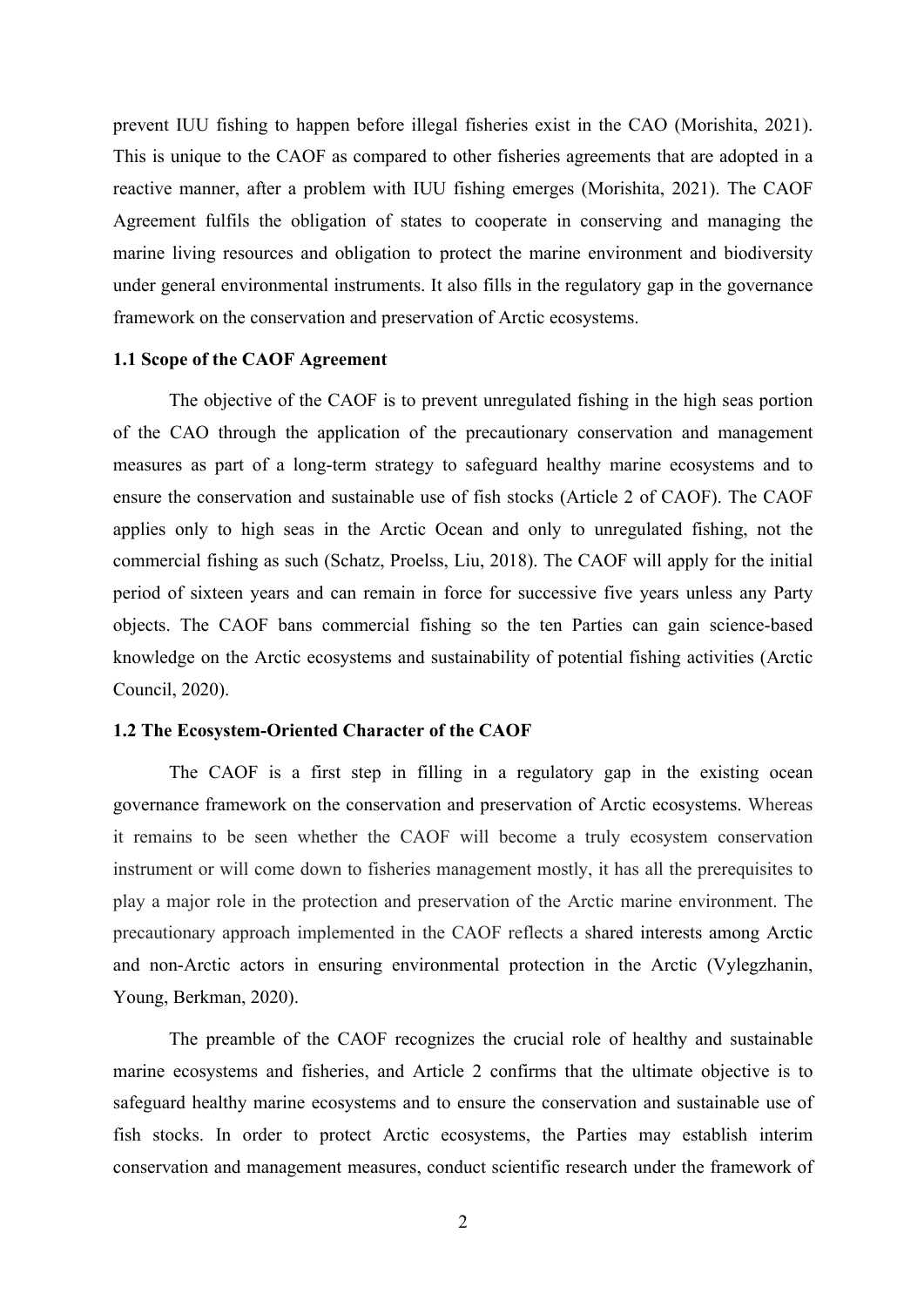the Joint Program of Scientific Research and Monitoring (JPSRM), authorize exploratory fishing only pursuant to conservation and management measures imposed under Article 5 (1)(d). JPSRM, that should be established within two years of the entry into force of the CAOF, also aims at improving the understanding of the ecosystems of the CAOF Agreement area. Moreover, Parties undertake the obligation to conduct scientific research subject to the protection of healthy marine ecosystems (Article 3(4).

The CAOF also extends provisions of Article 7 of the UNFSA on the compatibility of measures for fish stocks that occur in areas both within and beyond national jurisdiction to China, that is not a party to the UNFSA (within the CAOF Agreement area). This reinforces the ecosystem-based measures in the Arctic. Ecosystem considerations also play a role in the determination of the necessity in the establishment of an RFMO or other arrangements (Article 5  $(1)(c)(i)$  and affect future transition between the CAOF and any potential new Agreement (Article 13 (3). Therefore, the CAOF, at least at this stage, represents an ecosystem-oriented instrument. At the same time, different approaches can be considered as ecosystem-oriented (Morishita, 2008), so it is unclear whether CAOF will implement the ecosystem approach in practice.

#### **1.3 Comparison to the Fisheries Governance in the Southern Ocean**

The Arctic and Antarctica are very different in terms of political situation, governance, and environment. Majority of the borders is defined and though there are several disputes, there are no serious conflicts over sovereignty (Antsygina, Heininen, and Komendantova, 2020). In contrast, Antarctica is far from anywhere with recognized land borders - there are seven countries that have territorial claims but most of the rest of the world do not accept those claims (Bloom, 2021). This creates uncertainties on the legal status of maritime zones in Antarctica while in the Arctic there are no doubts on the limits of the high seas portion of the CAO that is subject to the freedom of fishing.

As to the ecosystem components, the Arctic and Antarctica are different as well. Antarctica is a continent surrounded by the body of water while the Arctic Ocean is surrounded by the landmasses of Eurasia, North America, Greenland, and numerous islands. Large river system flows to the Arctic Ocean, which brings marine ecosystem components that are not present in the Antarctic (Morishita, 2021). Also, Antarctica does not have indigenous populations as opposed to the Arctic. Many Arctic lands were inhabited by the indigenous population prior to the arrival of Europeans. The indigenous possessions played a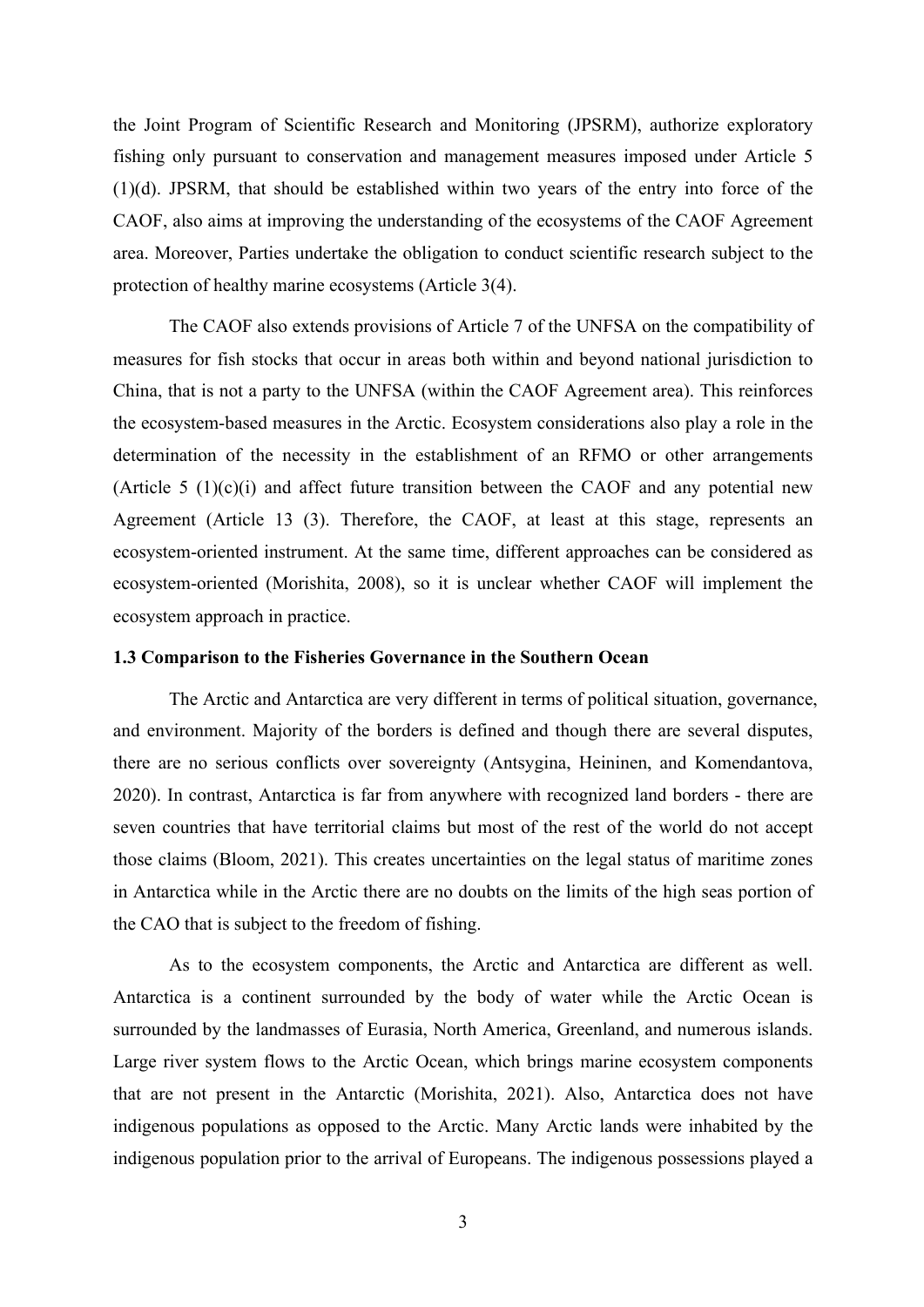role in the Arctic land acquisition, but not to the advantage of indigenous people. Now their rights and interests have to be considered in the Arctic governance.

As concerns the fisheries management, the Arctic is behind the Southern Ocean in terms of specific measures on conservation and management, and a regional fisheries management organization has yet been established in the Arctic (Bloom, 2021). CCAMLR has established two MPAs in the Southern Ocean, one is in the Ross Sea and a smaller MPA in the South Orkney Islands (Bloom, 2021). There are no MPAs established under the CAOF yet. Experience of CCAMLR on the establishment of MPAs may provide valuable insights to the Parties of the CAOF (Vylegzhanin, Young, Berkman, 2020). CCAMLR also works on IUU fishing and compliance issues. In the case of the Antarctic, all the measures against IUU fishing are specific measures that are build based on the IUU situation which is not happening in the Arctic Ocean (Morishita, 2021). Should the IUU fishing emerge in the Arctic Ocean, some of the CCAMLR practices could be adopted by the CAOF Parties.

## **1.4 Challenges in the Implementation of the Joint Program of Scientific Research and Monitoring**

Article 4 of the CAOF is devoted to the JPSRM that has to be established within two years from the entering into force of the Agreement. The implementation of the JPSRM is governed by the CAOF, Part XIII of UNCLOS on Marine Scientific Research and the Agreement on Enhancing International Arctic Scientific Cooperation (Berkman, Vylegzhanin, and Young 2017). The aim of the JPSRM is to improve the knowledge on the ecosystems in the Agreement area, identify the distribution and abundances of species with a potential for future commercial harvests in the high seas and prospects for sustainable fishing for those stocks. Particularly, the Parties have to consider whether to establish an RFMO for the CAO and whether to establish additional interim conservation and management measures.

There are some challenges for the JPSRM implementation. The first one is how to approach the identification of species for potential commercial harvesting. Those species are not independent, they are part of marine ecosystem in the Arctic Ocean which is affected by inflows and interactions with the Pacific Ocean, Atlantic Ocean, and the river system, as well as climate change (Morishita, 2021). Therefore, there is a need to expand the horizon of the scientific activities quite extensively, beyond merely fisheries resources or its abundance (Morishita, 2021). Cooperation with the Arctic coastal states would be thus necessary to broaden the scope of the MSR activities to encompass areas within 200 M.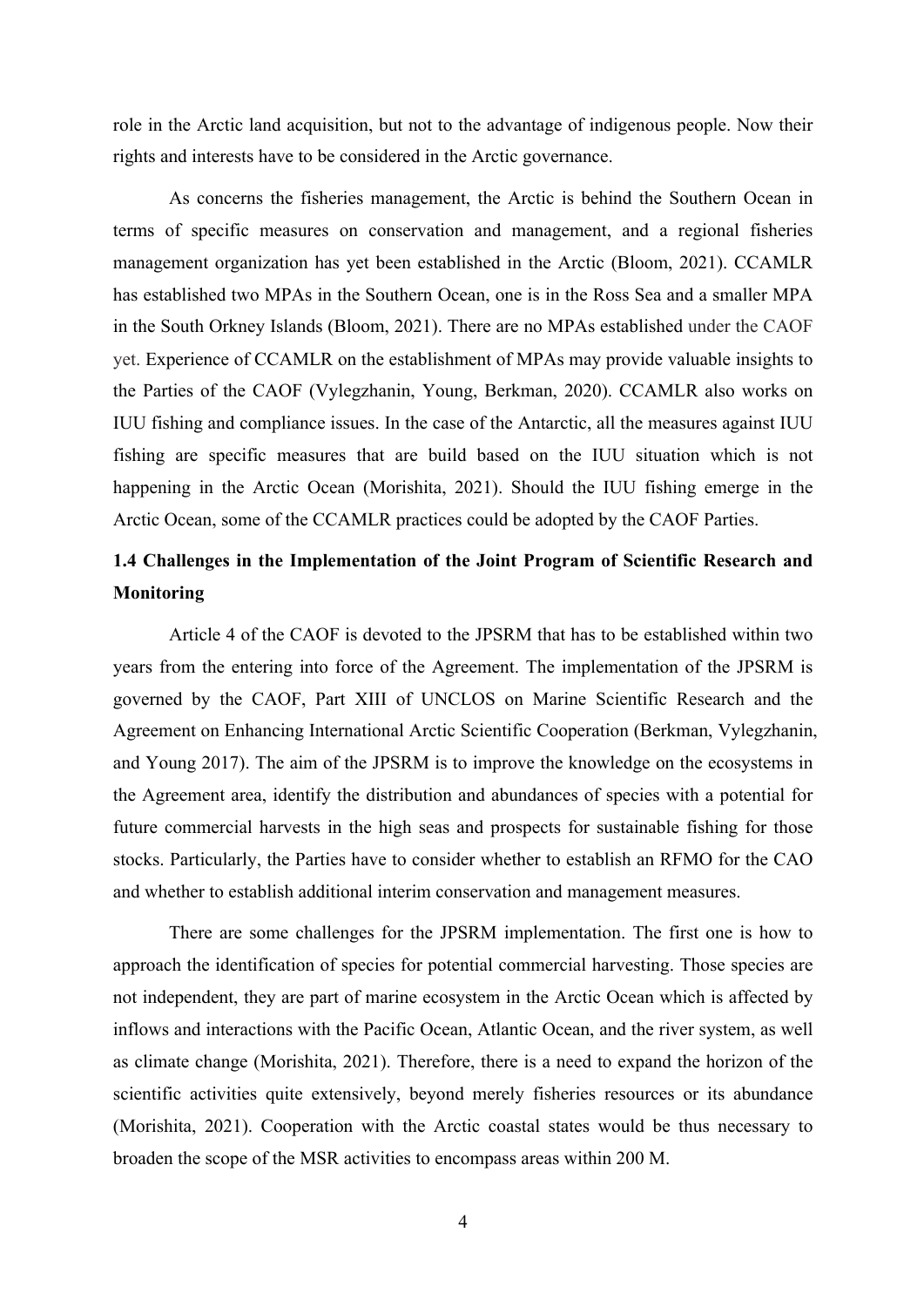The second challenge refers to the identification of key ecological linkages between harvestable fish and other species and the relation between high seas portion of the Arctic Ocean and coastal waters where indigenous peoples are conducting hunting activities (Morishita, 2021). Commercialization of fishing in the CAO might affect those linkages. The third challenge concerns the need to have some assumption about what would happen to the ecosystem and fish populations in the next ten to thirty years in order to build a common understanding or common scenario for the future of this Agreement (Morishita, 2021). The last challenge stems from administrative and technical implementation: it is not clear how would the cooperation and the maritime monitoring control and surveillance be advanced in terms of the type of tools and technology-sharing system that will be used by the Parties (Wang, 2021).

#### **1.5 Challenges in Incorporation of Indigenous and Local Knowledge**

The size of the population in the circum-Arctic region is about four million people and 10% of the present circum-Arctic population belongs to indigenous groups (Antsygina, Heininen, Komendantova 2020). Today, marine living resources are currently mainly utilized by indigenous peoples (Morishita, 2021). The indigenous people did not have an independent group as negotiating party at the CAOF negotiations, but were represented through national delegations (Morishita, 2021). The CAOF includes the reference to indigenous interests in the preamble as well as in several other provisions, including the scientific collaboration (Morishita, 2021). As Morishita argues, integration of human aspects is essential for successful implementation of ecosystem approach (Morishita, 2007). Therefore, the CAOF Parties have to consider the effects on indigenous communities in terms of (socio-economic) perspective while imposing management and conservation measures under the CAOF.

Another issue is how to incorporate knowledge of indigenous peoples in the Arctic Ocean into science (Morishita, 2021). Indigenous people have local knowledge and historical knowledge, which is not in a form of quantitative data or information like usual science (Morishita, 2021). The challenge is how the qualitative or historical knowledge of indigenous peoples can be merged with scientific assessment of fisheries and ecosystem (Morishita, 2021).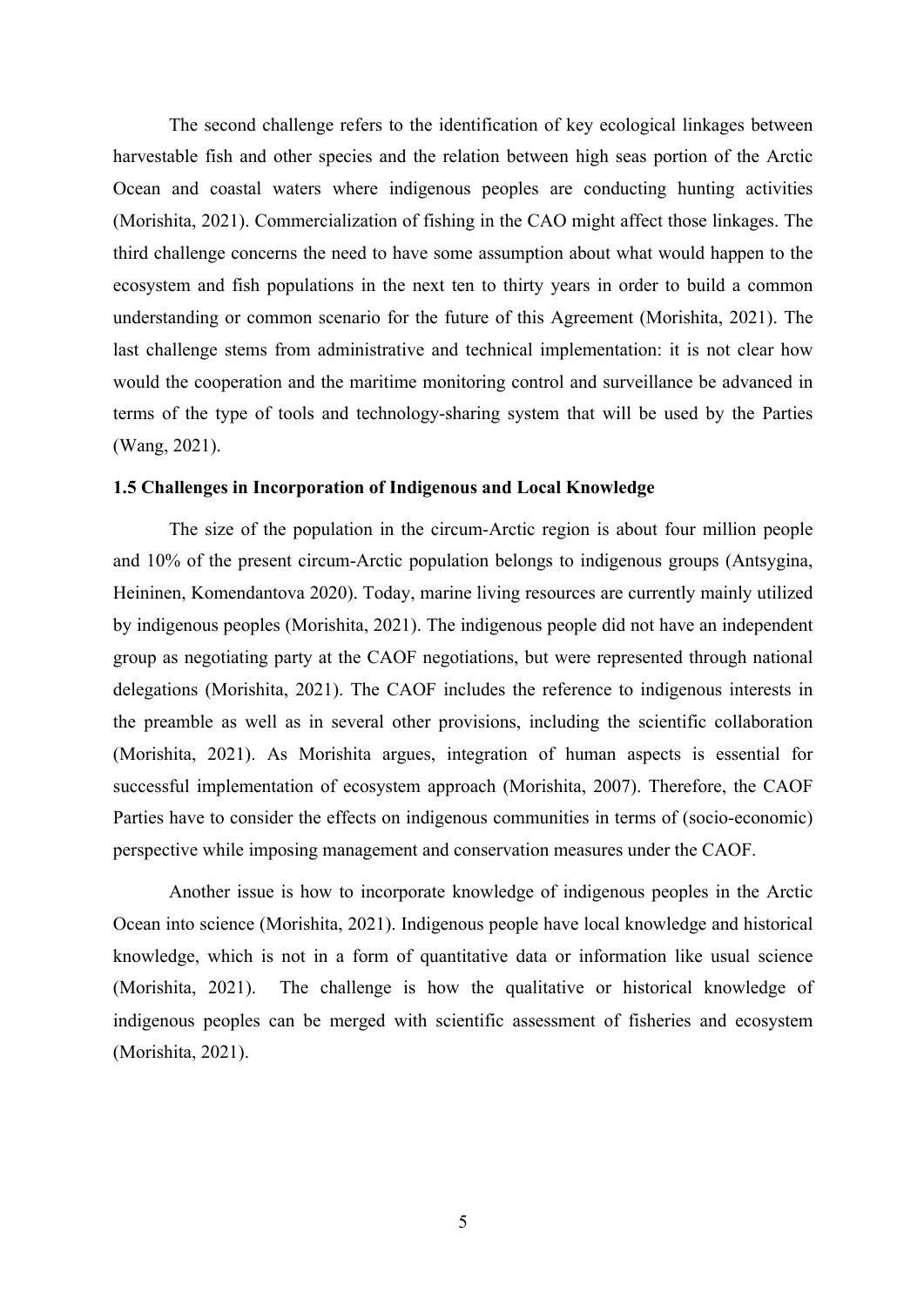# **2. Potential for Russian and Japanese collaboration in the CAOF Implementation**

The CAOF represents a new way of Arctic Ocean governance by providing a more substantial role to non-Arctic actors that do not have much influence on Arctic affairs in the Arctic Council (Vylegzhanin, Young, Berkman, 2020). Through the CAOF, non-Arctic state parties to the Agreement can enhance their participation in the Arctic affairs with expertise in fisheries and science (Morishita, 2019). Cooperation is the most effective way to ensure such participation due to the following reasons. First, the ecosystem approach requires the inclusion of ecosystems within 200 M in the research activities under the CAOF and thus cooperation with the Arctic coastal states would be necessary. Second, scientific activities in the CAO might demand access to coastal infrastructure, communication, and navigational facilities of at least one of the Arctic coastal states, as well as their support in extreme situations, including search and rescue and the treatment of the consequences of marine pollution (Vylegzhanin, Young, Berkman, 2020). Cooperation with Russia as a state with the longest coast in the Arctic (and thus the biggest EEZ and continental shelf in the Arctic) is the most beneficial because may potentially significantly expand the area of the research.

Japan and Russia can mutually benefit from the cooperation under the CAOF. Previously, Russia was reluctant to the engagement of non-Arctic states in Arctic affairs due to concerns about the revision of the legal status of the Northern Sea Route and expansion of the foreign influence in the Arctic (Tianming & Erokhin, 2021; Leksyutina, 2021). Due to the conflict in Ukraine, sanctions, and subsequent withdrawal of the western projects and technologies, Russia has changed its political vector towards partners in Asia (Tianming & Erokhin, 2021; Leksyutina, 2021; Konyshev, Sergunin & Subbotin, 2017; Avkhadeev, 2020). This creates opportunities for Japan to strengthen its presence in the Arctic, tighten links with Russia and engage in mutually beneficial projects.

Russian scholars assert that Russia might benefit from cooperation by attracting Japanese investments and financing for the joint Arctic projects and getting access to Japanese technology (Streltsov, 2021; Doroshev, 2018; Voronenko & Greizik, 2019). Also, the expansion of scientific and economic ties with Japan will facilitate the diversification of Russian connections in Asia to avoid Chinese-oriented asymmetry in foreign policy (Zhyravel, 2016; Kireeva, 2019).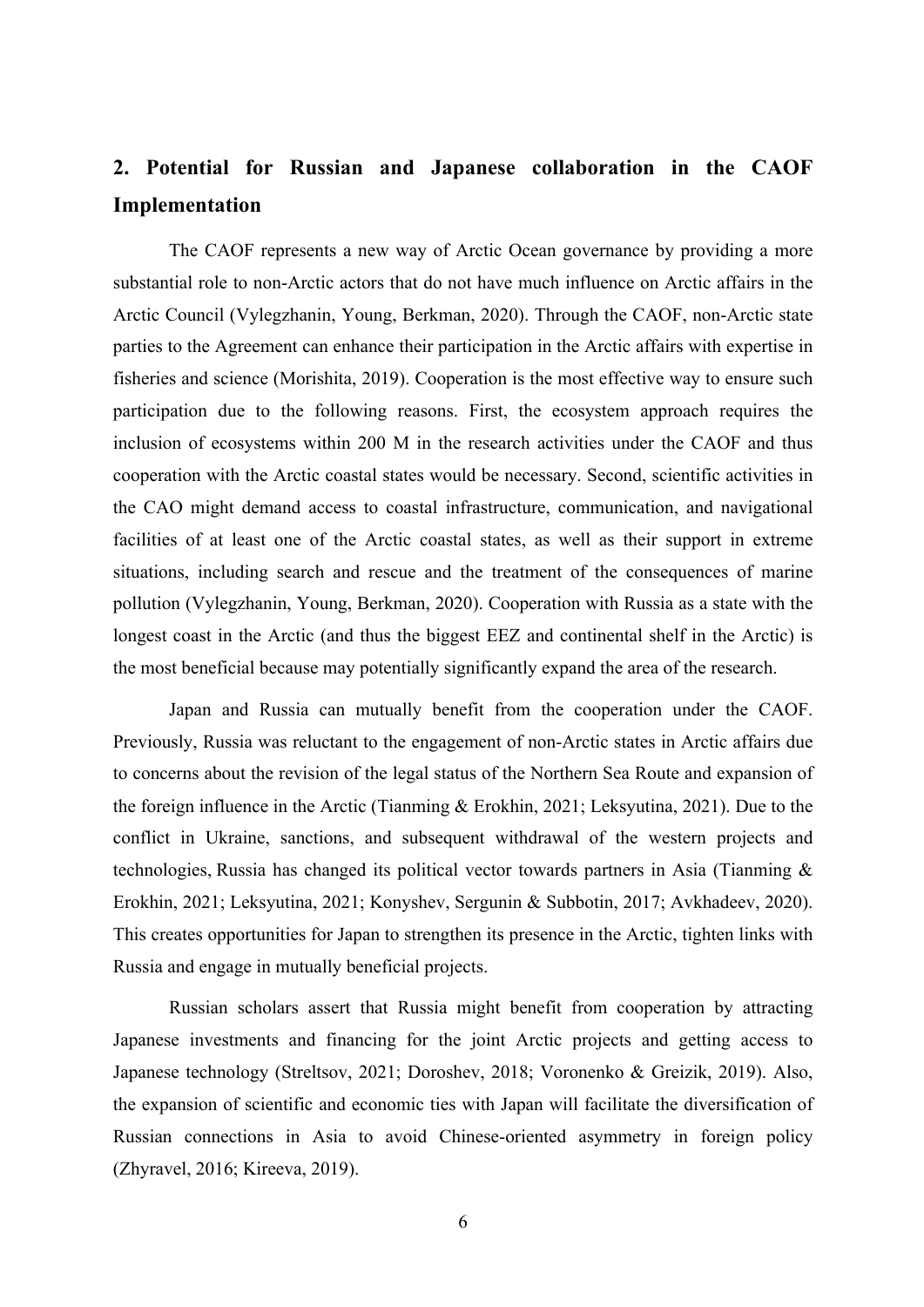#### **2.1 Possible Obstacles to Russian and Japanese Cooperation**

Some Russian scholars underline that Russia should carefully balance between the cooperation with Asian partners and ensuring its national interests (Doroshev, 2018; Rogovskoi, 2019; Zhyravel, 2016; Krasnopolskaya, 2019). The concerns relate to the increasing activity of China, Japan, and South Korea in the Arctic, including high-level official meetings (Vylegzhanin & Kienko, 2021). Yet it is recognized that evolving involvement of these states in Arctic affairs is a political reality and that western scholars do not consider the activity of Japan as alarming (Vylegzhanin & Kienko, 2021). Moreover, worries of Russian scholars are likely to refer to the projects involving resources under natural jurisdiction and the regulation of the Northern Sea Route rather than MSR on fisheries in the CAO.

Among obstacles that might impair Russian-Japanese cooperation in the Arctic, Russian scholars identify territorial dispute over the Kuril Islands and the absence of the peace agreement (Zhyravel, 2016; Beloglazov & Abdyzhalalova, 2020), Japanese prowestern position on the situation with Ukraine (Zhyravel, 2016; Doroshev, 2018), critique of the Russian environmental policy in the Arctic (Krasnopolskaya, 2019), and competing interests of Russia as a coastal state and Japan that represent "common interests" in the Arctic (Streltsov, 2017). Nevertheless, most scholars recognize that both states are open to science cooperation (Rumer, Sokolsky & Stronski, 2021). Such cooperation, apart from contributing to the scientific research and creation of a network of researchers (Binder 2016; Ackrén 2014), can facilitate creating bridges between the nations and attracting foreign investments (Ruffini 2016), assist in the development of infrastructure, the conclusion of international agreements (Rumer, Sokolsky & Stronski, 2021), and identify regulatory gaps (Berkman et al., 2017; Babin, 2021).

### **2.2 Existing Cooperation and Emerging Opportunities for the Cooperation**

The Russian government is actively promoting scientific research in the Arctic and has established a more systematic approach to Arctic affairs on the domestic level that should facilitate scientific cooperation. The Strategy of Development of the Arctic Zone of the Russian Federation and the Provision of National Security for the Period to 2035 (Strategy  $2035$ <sup>3</sup> and The Foundations of State Policy of the Russian Federation in the Arctic until

<sup>&</sup>lt;sup>3</sup> Russian Federation, The Strategy of Development of the Arctic Zone of the Russian Federation and the Provision of National Security for the Period to 2035, 26 October 2020.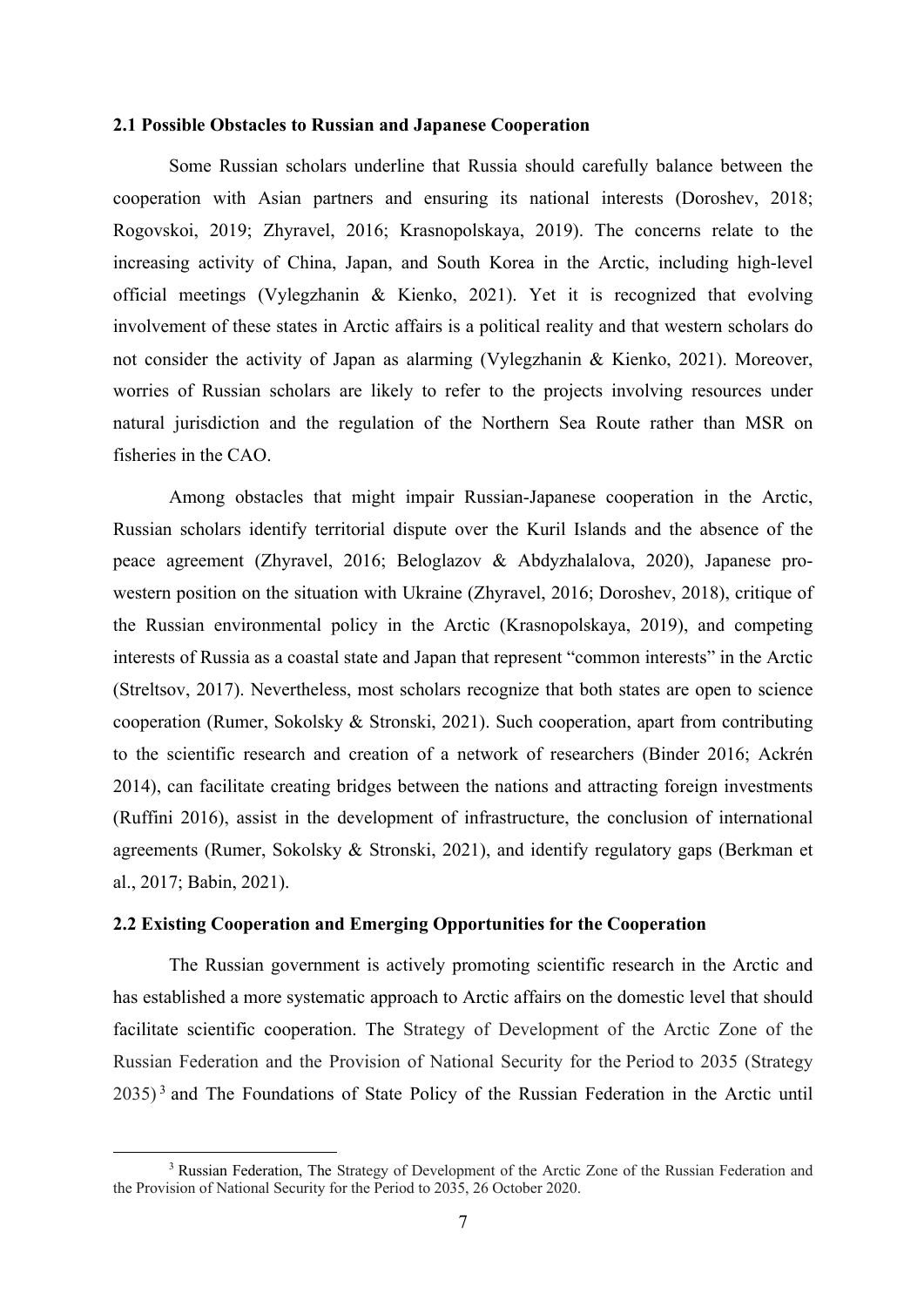20354 identify that the development of scientific research and international cooperation are the priorities of the state policy in the Arctic. Moreover, strengthening Arctic scientific cooperation is among the goals of the Russian Chairmanship in the Arctic Council for 2021- 2023 (Roscongress, 2021)*.* It demonstrates a presence of a strong political will in Russia to engage in scientific collaborations with other states.

The development of cooperation between Russia and Japan in respect to fisheries in the CAO can be established on the level of institutions and governments by the expansion of the scope of the existing scientific projects, by launching a new program under the CAOF, or can be organized under the Agreement on Enhancing International Arctic Scientific Cooperation (Arctic Science Agreement).

The expansion of existing scientific cooperation or project is the easiest way to encourage a new level of cooperation. There already exist scientific connections between different Russian and Japanese universities and institutions. For example, Moscow State M.V. Lomonosov University and the University of Tokyo signed a Memorandum of Understanding<sup>5</sup> and organized Russian - Japanese Collaboration Seminars in 2013 and 2015, and the Students and Researchers Exchange Program in Sciences (STEPS) (Sedova, 2021). The Russian side proposes to extend the collaboration on sustainable development to the Arctic (Sedova, 2021). Under the Japanese 2015-2020 Arctic Challenge for Sustainability project (ArCS) the Japanese-Russian Arctic Research workshops were organized in 2014, 2017, and 2018 (Enomoto, 2021). The cooperation further continued under the 2020-2024 Arctic Challenge for Sustainability II projects (ArCS II). In 2019-2021, the Strategic International Collaborative Research Program (JST-SICORP) between Russia and Japan addressed the rational nature management in the Arctic. The 2021-2023 Climate change Resilience of Indigenous Socio-Ecological Systems project (RISE) addresses issues of the indigenous population (Gavrilyeva, 2021). All the mentioned projects can be expanded to include issues under the CAOF.

The nurture of early-career researchers on the Arctic will also contribute to Arctic science and facilitate the convergence of Russia and Japan. In 2017-2021, Russian and

<sup>4</sup> Russian Federation, The Foundations of State Policy of the Russian Federation in the Arctic until 2035, 5 March 2020. The Foundations of State Policy of the Russian Federation in the Arctic until 2035 also establish that the development of Arctic scientific research and international cooperation are the priorities of the Russian Arctic policy (paras. 10 (b) and (g); paras. 14 and 16).

<sup>5</sup> Memorandum of Understanding between the Nature Management Department of the Faculty of Geography of Moscow State M.V. Lomonosov University and the Department of Civil Engineering of the Graduate School of Engineering of the University of Tokyo, 2015.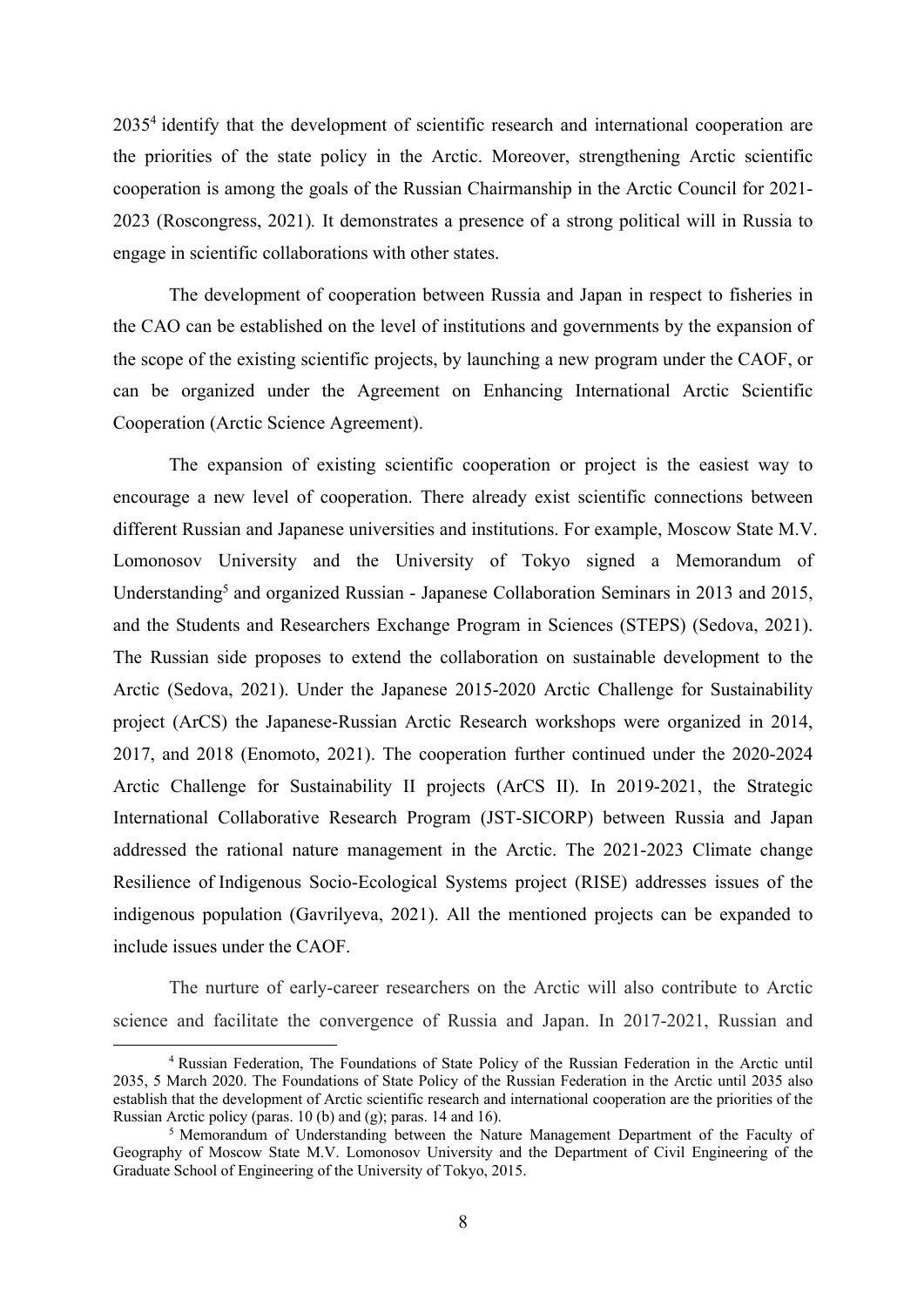Japanese Universities participated in the HARP Platform aimed to train specialists to promote economic cooperation and development of both countries (Saunavaara & Lomaeva, 2021). Further intensification of student scientific exchanges can be organized. For example, Japanese researchers and students can participate in the expeditions of the Russian Arctic Floating University that provide for the studying and networking opportunities for scientists, especially considering that a new Japanese icebreaker will be completed in five years and there is a need for a new generation of Arctic researchers in Japan (Saburov, 2021; Enomoto, 2021).

Russia and Japan have also promoted scientific cooperation on the governmental level. In addition to the Japan–Russia Science and Technology Cooperation Agreement (Japan– Russia STC Agreement), the states have started discussing cooperation in the Far East and the Arctic in 2021 (Arctic.ru, 2021). Aleksey Chekunkov, Minister for Russian Far East and the Arctic Development, invited Japanese companies and the scientific community to participate in the creation of a science and technology cluster on Russky Island (RG.ru, 2021).

### **2.3 Emerging Opportunities for the Russian Japanese Cooperation under the Agreement on Enhancing International Arctic Scientific Cooperation**

Scientific cooperation under the CAOF may require a broader scope of scientific research than fisheries that would encompass the ecosystems of the CAO, including species living within the national jurisdiction of coastal states. Such cooperation is possible under the Arctic Scientific Agreement. Although Japan is not a Party to this Agreement, it may benefit from it in several ways. A non-Party "acting with or on behalf of any Party or Parties" can receive assistance as to the access to the territory of the Parties (Article 4), access to national civil research infrastructure in the Identified Geographic Areas (Article 5), and access to the research area for the fieldwork within the Identified Geographic Areas (Article 6 (1)) (Shibata, 2019). In addition, Article 17 (2) allows the Arctic states to undertake cooperation described in the Agreement with non-Parties and apply measures consistent with those described in the Agreement in cooperation with non-Parties. Existing Japan–Russia STC Agreement, a prospective agreement on the cooperation in the Far East and the Arctic, or a non-binding Memorandum of understanding can provide a legal basis for the implementation of Article 17 (2) towards Japan (Shibata, 2019).

Japan can make the most of new Russian initiatives enhancing scientific cooperation under the auspices of the Arctic Council/Arctic Science Agreement, such as the establishment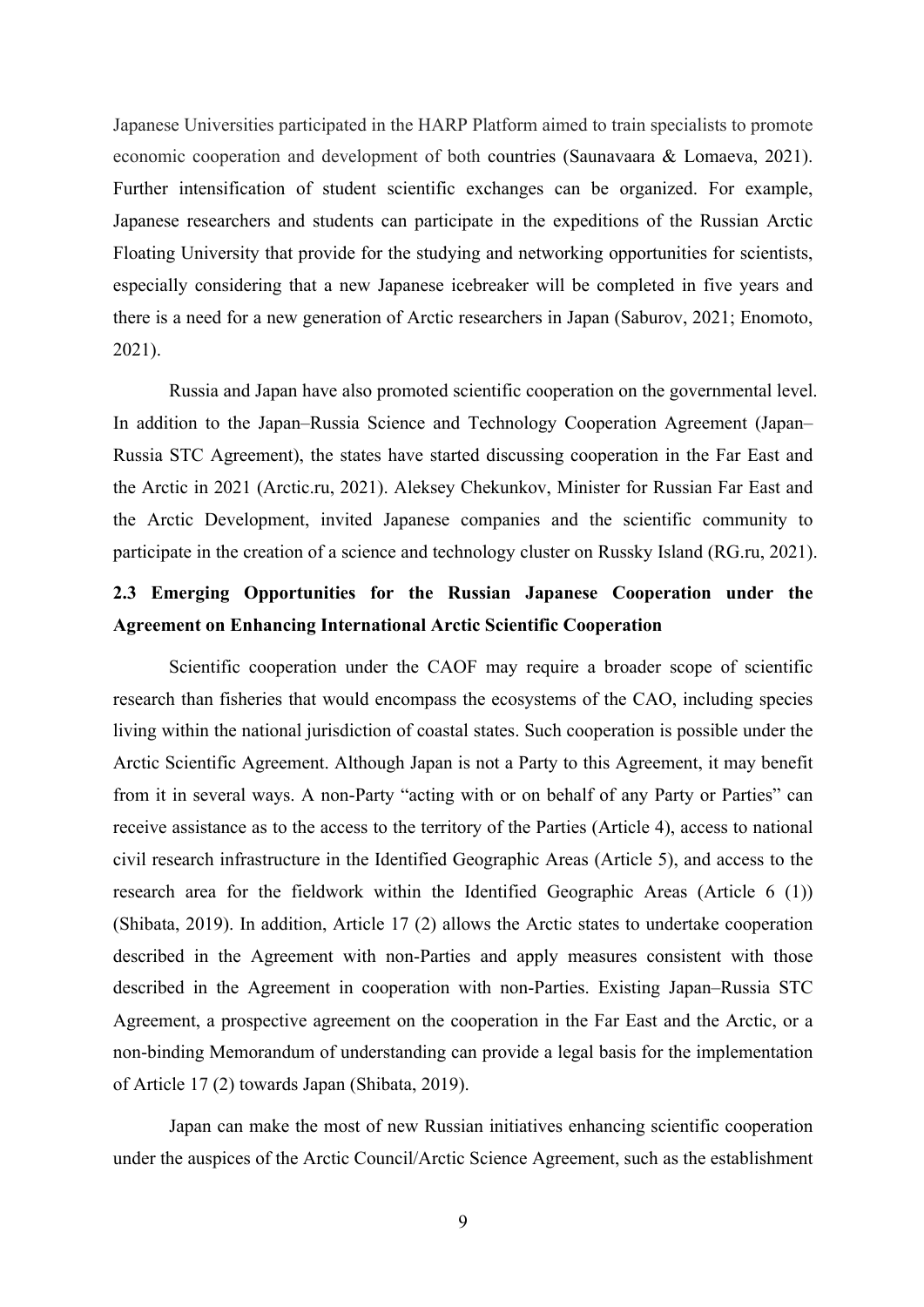of the Coordination Committee for Arctic Scientific Activities, organizing competitions for scientists, setting up the Snowflake Station in the Russian Arctic, and creation of an international research database (Roscongress, 2021). The establishment of the Coordination Committee should assist in systematizing of Arctic research so that the efforts of researchers from different states are more effective, complementing rather than duplicating each other (Terashkevich, 2021). The Committee's mandate has yet to be determined, but the new body can hopefully facilitate scientific research between both Arctic and non-Arctic states and simplify the process of starting new scientific collaborations. Russia also suggests launching competitions for joint research and development projects based on common funding. It remains to be determined which countries and organizations can participate in joint programmes, finance them, or provide research sites (Kuklina, 2021). If such joint programmes are open for non-Arctic states, Japan can contribute with its funding, experts, and technology. The Snowflake International Arctic Station can become one of the main platforms for future scientific cooperation in the Arctic (SnowflakeIAS). Two sites of the station will be located on Yamal and in the Murmansk region and will start operating in 2024 thus providing for year-round operating Arctic sites. Another Russian initiative is to create an international database of the Arctic projects available to scientists and stakeholders for sharing data and establishing new partnerships (Roscongress, 2021). The Third Arctic Science Forum (ASM3), held by Iceland and Japan, could serve as the basis for the new project (Roscongress, 2021), so Japan can contribute with its expertise and experience.

Thus, the current political climate and regulatory framework provide Japan with many opportunities to further expand its involvement in Arctic affairs, build more connections with Russian scientists, and contribute to Arctic science.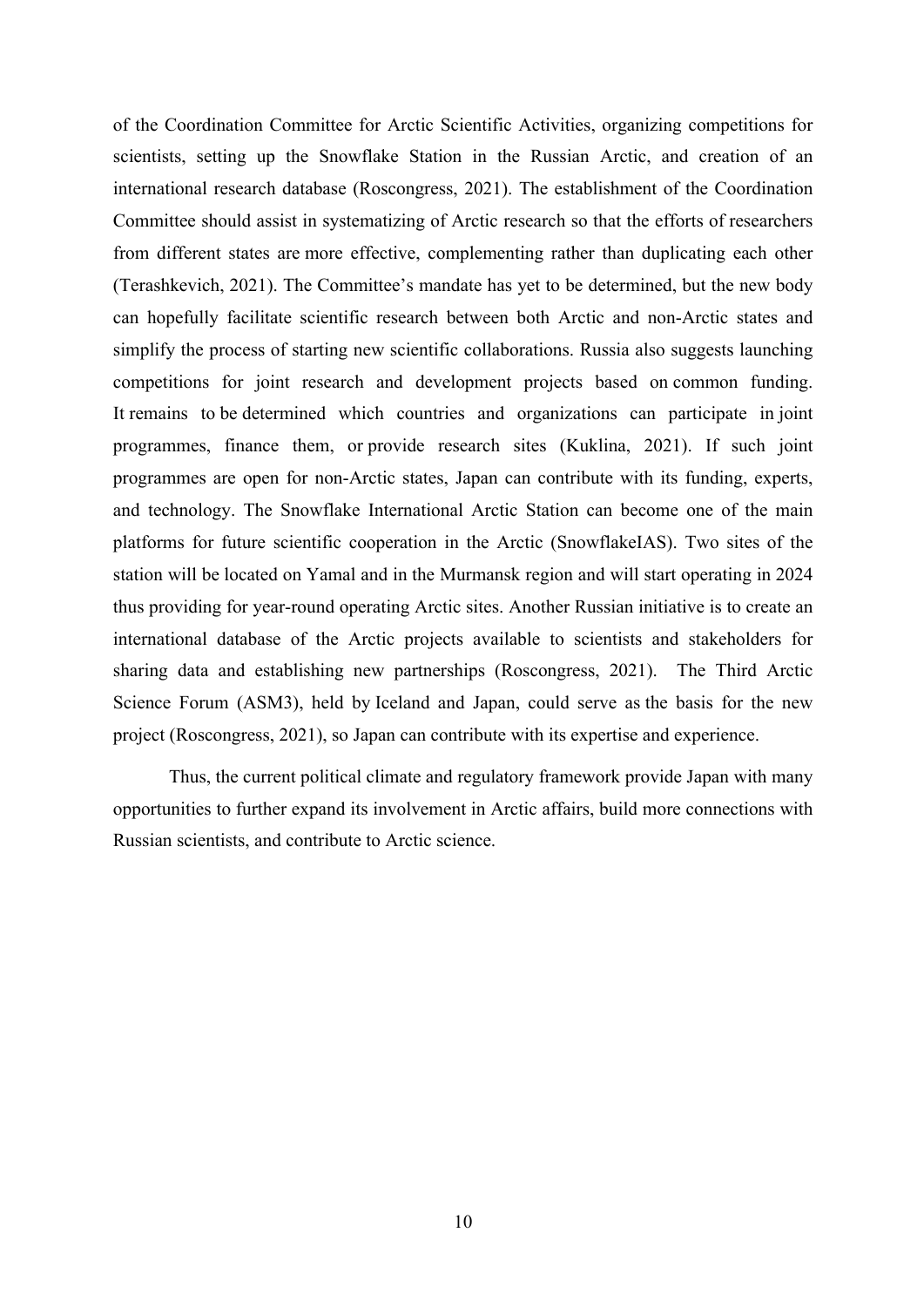#### **List of References**

- Ackrén, Maria (2014) "Greenlandic paradiplomatic relations." In Security and sovereignty in the North Atlantic, 42-61. Springer.
- Agreement to Prevent Unregulated High Seas Fisheries in the Central Arctic Ocean (Ilulissat, 3 October 2018, in force 2021).

Antarctic Treaty (Washington, 1 December 1959, in force 23 June 1961) 402 UNTS 71.

- Antsygina, Ekaterina, Heininen, Lassi, Komendantova, Nadejda. (2020). "A Comparative Study on Cooperation in the Arctic Ocean and the South China Sea" in Pokrovsky, Oleg S, Kirpotin, Sergey N, Malov, Alexander I, (Eds.) *The Arctic: Current Issues and Challenges* (Hauppauge: Nova Science Publishers, Inc.).
- Arctic Council (2020). "Exploring the Arctic Ocean: The Agreement that Protects an Unknown Ecosystem" Retrieved from: https://arctic-council.org/news/exploring-thearctic-ocean-the-agreement-that-protects-an-unknown-ecosystem/
- Arctic Ocean Conference, *The Ilulissat Declaration*, 27-29 May 2008, online: http://www.oceanlaw.org/downloads/arctic/Ilulissat\_Declaration.pdf
- Avkhadeev, V.P. (2020) "International legal regulation of investment national projects of the Russian Federation in the Arctic: current problems and prospects of development" (in Russ.) Авхадеев В. Р. (2020) "Международно-правовое регулирование инвестирования национальных проектов Российской Федерации в Арктике: современные проблемы и перспективы развития," *Россия: тенденции и перспективы развития, (15-1),* 627-629.
- Babin, Julie (2021) "Stretching the icecap : Japan's Engagement and Policy in the Arctic" PhD Thesis, University Laval, available at: https://corpus.ulaval.ca/jspui/bitstream/20.500.11794/68753/1/36904.pdf
- Balton, David (2021) *"The Arctic Fisheries Agreement Enters into Force"* Retrieved from: https://www.wilsoncenter.org/blog-post/no-9-arctic-fisheries-agreement-enters-force
- Balton, David (2020) "Implementing the New Arctic Fisheries Agreement" in Heidar (ed.), *New Knowledge and Changing Circumstances in the Law of the Sea* (Brill).
- Beloglazov, A. V, Abdyzhalalova, M.A. (2020) "International Cooperation in the Arctic of the States of North-Eastern Asia" (in Russ.), Белоглазов А.В., Абдыжалалова М.А. (2020) "МЕЖДУНАРОДНОЕ СОТРУДНИЧЕСТВО В АРКТИКЕ ГОСУДАРСТВ СЕВЕРО-ВОСТОЧНОЙ АЗИИ" *Международные отношения и общество*, (2), 48-57.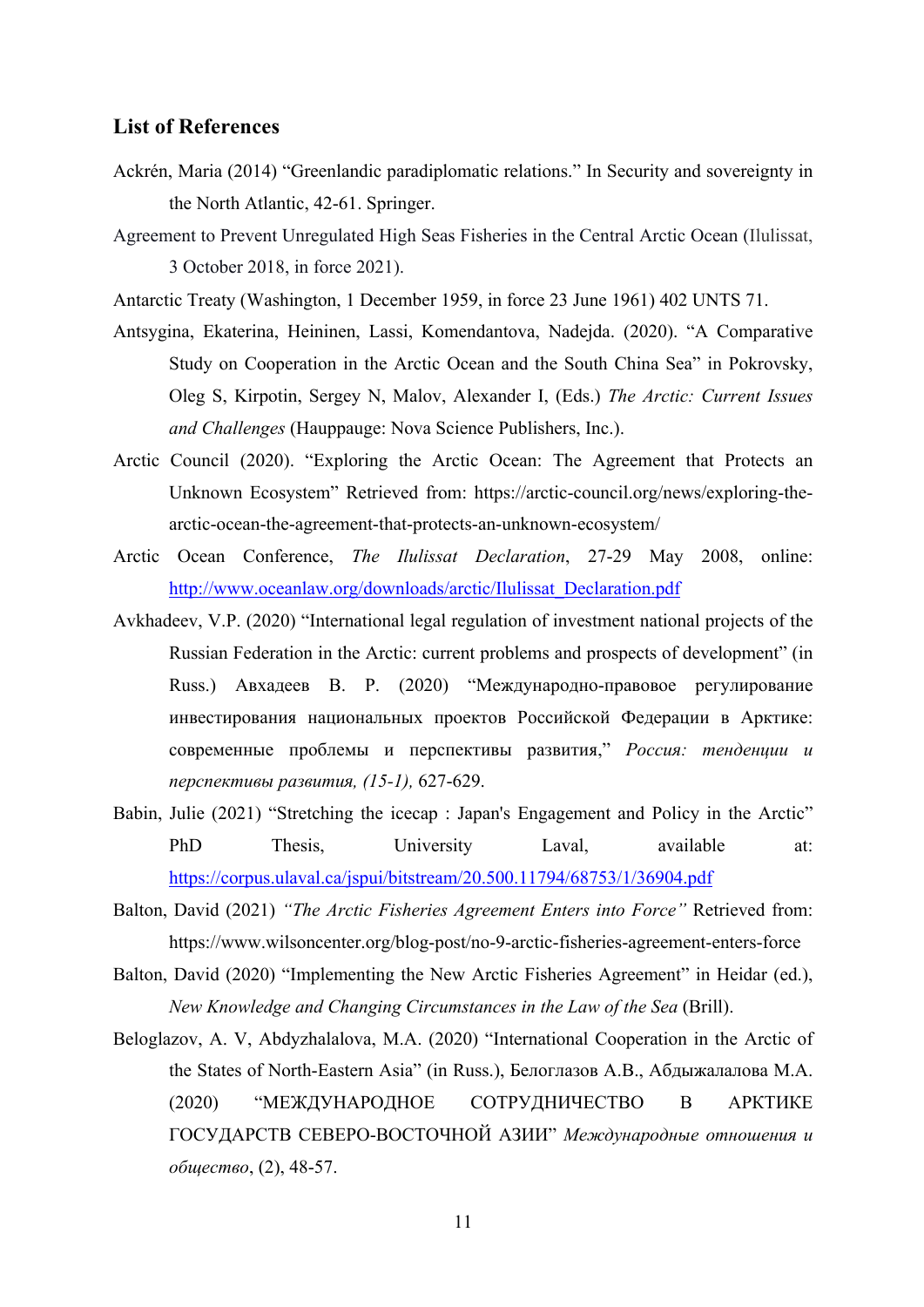- Berkman, P.A., A.N. Vylegzhanin, and O.R. Young (2017). "Application and Interpretation of the Agreement on Enhancing International Arctic Scientific Cooperation," *Moscow Journal of International Law*, 3: 6-17.
- Binder, Clemens (2016) "Science as Catalyst for Deeper Arctic Cooperation? Science Diplomacy & the Transformation of the Arctic Council," Arctic Yearbook.
- Bloom, Evan. (2021, November 23) *"Southern Ocean Governance and Marine Conservation – a Polar Comparison"* [Conference Presentation]. The 14th Polar Law Conference, Hybrid format Kyoto-online.
- CAFF, "State of the Arctic Marine Biodiversity Report" (March 23, 2018), online: CAFF < https://www.caff.is> or YouTube https://www.youtube.com/watch?list=PLvo6 hWkBAzZyOB5wf1hE\_02hZrVe7fKJ&time\_continue=283&v=Fk3dW7eqACE at 4m:43s-5m:30s.
- ClimeFish (n.d.) "Climate change and impacts on fisheries" Retrieved from: https://climefish.eu/climate-change-and-impacts-on-fisheries/
- Doroshev, A. Y. (2018) "Arctic Policy of Japan: Achievements, Challenges and Prospects for Further Progress" (in Russ.) Дорошев А.Ю. (2018) "Арктическая политика Японии: достижения, вызовы и перспективы дальнейшего продвижения," *Мировая система и международные регионы, Ойкумена* № 3.
- Enomoto, Hiroyuki (2021, December 13) *"Achievements of Arctic scientific cooperation between Japan and Russia and expectations for the future"* [Conference Presentation]. Webinar "Natural systems of the Arctic: studying the cutting edge of the Arctic change", online, available at: https://rus-japan.rsr-online.ru/webinar202112.
- FAO (2001). The International Plan of Action to Prevent, Deter and Eliminate Illegal, Unreported and Unregulated Fishing (IPOA-IUU). Rome.
- Gavrilyeva, Tuyara (2021, December 13) *"RISE project (Climate change Resilience of Indigenous Socio Ecological systems)"* [Conference Presentation]. Webinar "Natural systems of the Arctic: studying the cutting edge of the Arctic change", online, available at: https://rus-japan.rsr-online.ru/webinar202112
- Kireeva, Anna (2019) "A New Stage in Russia-Japan Relations: Rapprochement and its Limitations," *Asia-Pacific Review*, 26:2, 76-104, DOI: 10.1080/13439006.2019.1692526.
- Konyshev, Valery, Sergunin, Alexander, and Subbotin, Sergei (2017) "Russia's Arctic strategies in the context of the Ukrainian crisis," *The Polar Journal, 7:1*, 104- 124, DOI: 10.1080/2154896X.2017.1335107.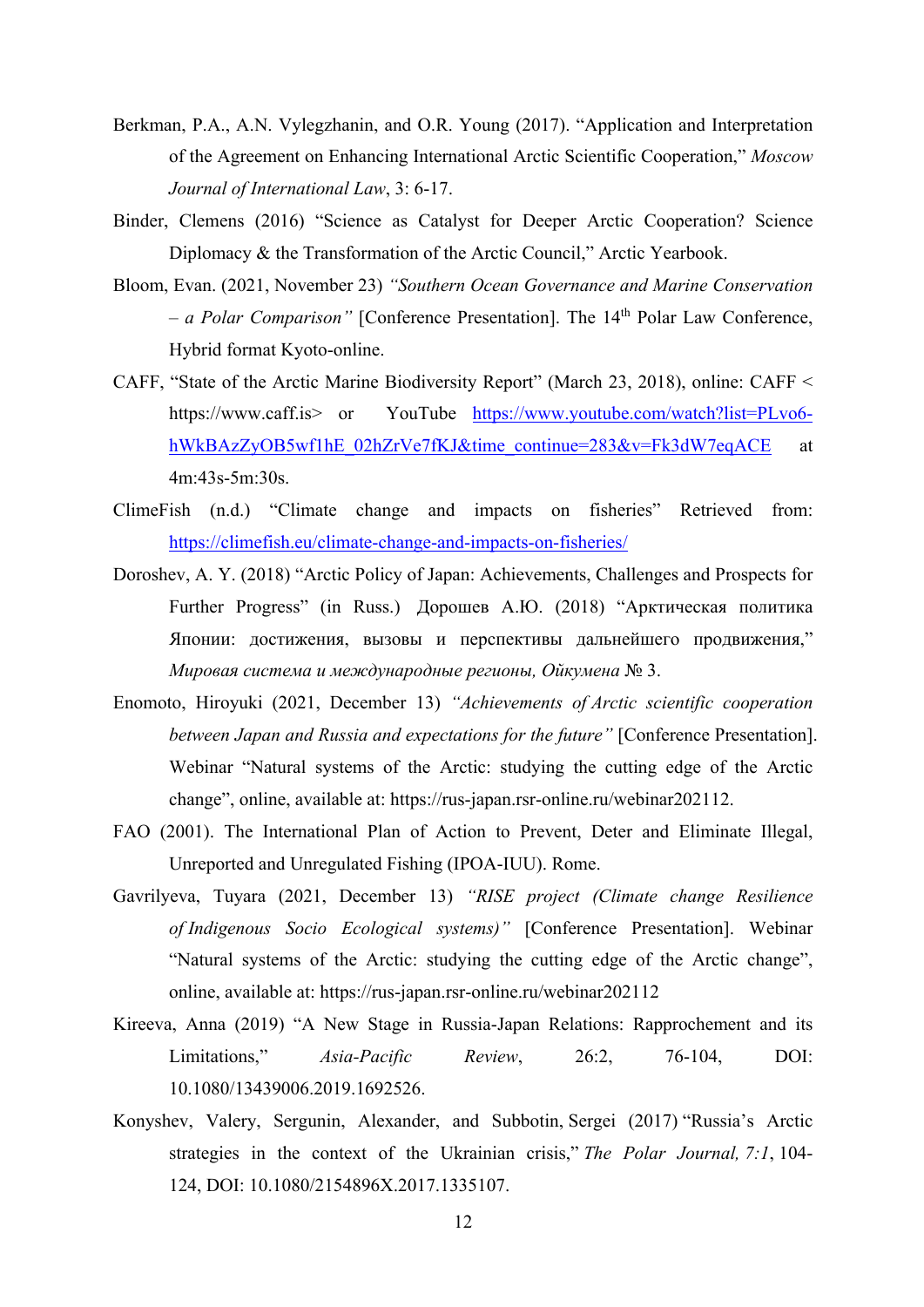- Krasnopolskaya, V.D. (2019) "Arctic Strategy of Japan in the Geopolitical Dimension: Scientific Discourse" (in Russ.) Краснопольская В.Д. (2019). АРКТИЧЕСКАЯ СТРАТЕГИЯ ЯПОНИИ В ГЕОПОЛИТИЧЕСКОМ ИЗМЕРЕНИИ: НАУЧНЫЙ ДИСКУРС. Глобус, (6 (39)), 61-67.
- Leksyutina, Yana (2021) "Russia's cooperation with Asian observers to the Arctic Council," *The Polar Journal, 11:1*, 136-159, DOI: 10.1080/2154896X.2021.1892833
- Morishita, Joji. (2008) "What is the ecosystem approach for fisheries management?" *Marine Policy 32*, 19–26.
- Morishita, Joji. (2019). "The Five-plus-five Process on Central Arctic Ocean Fisheries Negotiations: Reflecting Interests of Arctic and Non-Arctic Actors" in Akiho Shibata, Leilei Zou, Nikolas Sellheim, and Marzia Scopelliti (Eds.) *Emerging Legal Orders in the Arctic: The Role of Non-Arctic Actors* (New York: Routledge).
- Morishita, Joji (2021, November 23) *"The Central Arctic Ocean (CAO) Fisheries Agreement: its Challenges and Roles in the Polar Ocean Governance"* [Conference Presentation]. The 14<sup>th</sup> Polar Law Conference, Hybrid format Kobe-online.
- Proelss, Alexander, Müller, T "The Legal Regime of the Arctic Ocean" (2008) 3 Heidelberg Journal of International Law 653, at p. 654.
- RG.ru (20 January 2021) "Япония представила России новый вид сотрудничества на Дальнем Востоке", available at: https://rg.ru/2021/01/20/reg-dfo/iaponiiapredstavila-rossii-novyj-vid-sotrudnichestva-na-dalnem-vostoke.html.
- Roscongress (2021), "Outcome of the Senior Arctic Research Coordination Officials Meeting", available at: https://roscongress.org/en/materials/itogi-vstrechi-starshikhdolzhnostnykh-lits-po-koordinatsii-nauchnykh-issledovaniy-v-arktike/
- Ruffini, Pierre-Bruno (2016) "La Diplomatie Scientifique, Nouvelle Dimension Des Relations Internationales," Repères 23.
- Rumer, Eugene, Sokolsky, Richard, and Stronski, Paul (2021) "Russia in the Arctic— A Critical Examination," *The Return of Global Russia, available at:*  https://carnegieendowment.org/2021/03/29/russia-in-arctic-critical-examination-pub-84181
- Russian Federation, The Strategy of Development of the Arctic Zone of the Russian Federation and the Provision of National Security for the Period to 2035, 26 October 2020, available in Russ. at: http://www.kremlin.ru/acts/bank/45972/page/1
- Russian Federation, The Foundations of State Policy of the Russian Federation in the Arctic until 2035, 5 March 2020, available in Russ. at: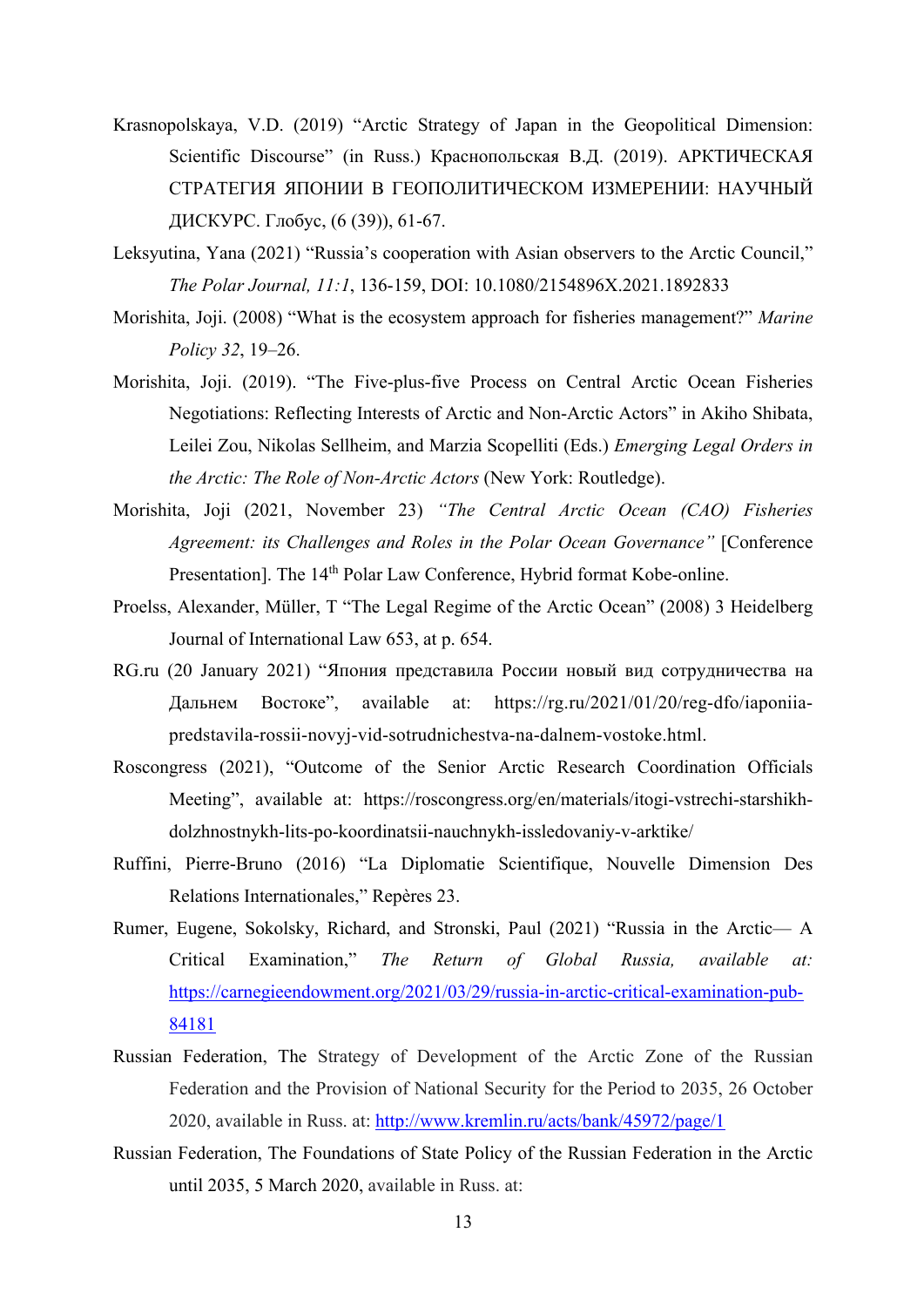http://www.scrf.gov.ru/security/economic/Arctic2035/

- Saburov, Alexander (2021, December 13) "*Arctic Floating University expeditions as a platform for international research and educational cooperation in the Russian Arctic"* [Conference Presentation]. Webinar "Natural systems of the Arctic: studying the cutting edge of the Arctic change", online, available at: https://rusjapan.rsr-online.ru/webinar202112.
- Saunavaara, Juha, Lomaeva, Marina (2021, December 13) "*Japan-Russia academic cooperation on the Arctic and North-related issues: Participatory observations"* [Conference Presentation]. Webinar "Natural systems of the Arctic: studying the cutting edge of the Arctic change", online, available at: https://rus-japan.rsronline.ru/webinar202112.
- Schatz,VJ., Proelß A., and Liu, N. (2019) "The 2018 Agreement to Prevent Unregulated High Seas Fisheries in the Central Arctic Ocean: A critical analysis" 34 *International Journal of Marine and Coastal Law* (*IJMCL*) 195–244.
- Schatz,VJ., Proelß A., and Liu, N. (2018) "The 2018 Agreement to Prevent Unregulated High Seas Fisheries in the Central Arctic Ocean: A Primer" Retrieved from: EJIL: Talk! https://www.ejiltalk.org/the-2018-agreement-to-prevent-unregulated-high-seasfisheries-in-the-central-arctic-ocean-a-primer/
- Schatz, Valentin (2019) "The Incorporation of Indigenous and Local Knowledge into Central Arctic Ocean Fisheries Management'' *Arctic Review on Law and Politics, Vol. 10*, 130–134.
- Sedova, Natalia (2021, December 13) "*Environmental sustainability topics in cooperation between Moscow State University and the University of Tokyo"* [Conference Presentation]. Webinar "Natural systems of the Arctic: studying the cutting edge of the Arctic change", online, available at: https://rus-japan.rsr-online.ru/webinar202112.
- Shibata, A. (2019) "The Arctic Science Cooperation Agreement: a perspective from non-Arctic actors." In A. Shibata, N. Sellheim, M. Scopelliti, & L. Zou (Eds.), Emerging legal orders in the Arctic: the role of non-Arctic actors (pp. 207– 225). New York: Routledge
- SnowflakeIAS (n.d.), available at: https://arctic-mipt.com/en
- Streltsov, D.V. (2017) "Japan's Arctic policy," *Comparative Politics Russia*. 8(1):93-103. (in Russ.) https://doi.org/10.18611/2221-3279-2017-8-1-93-103.